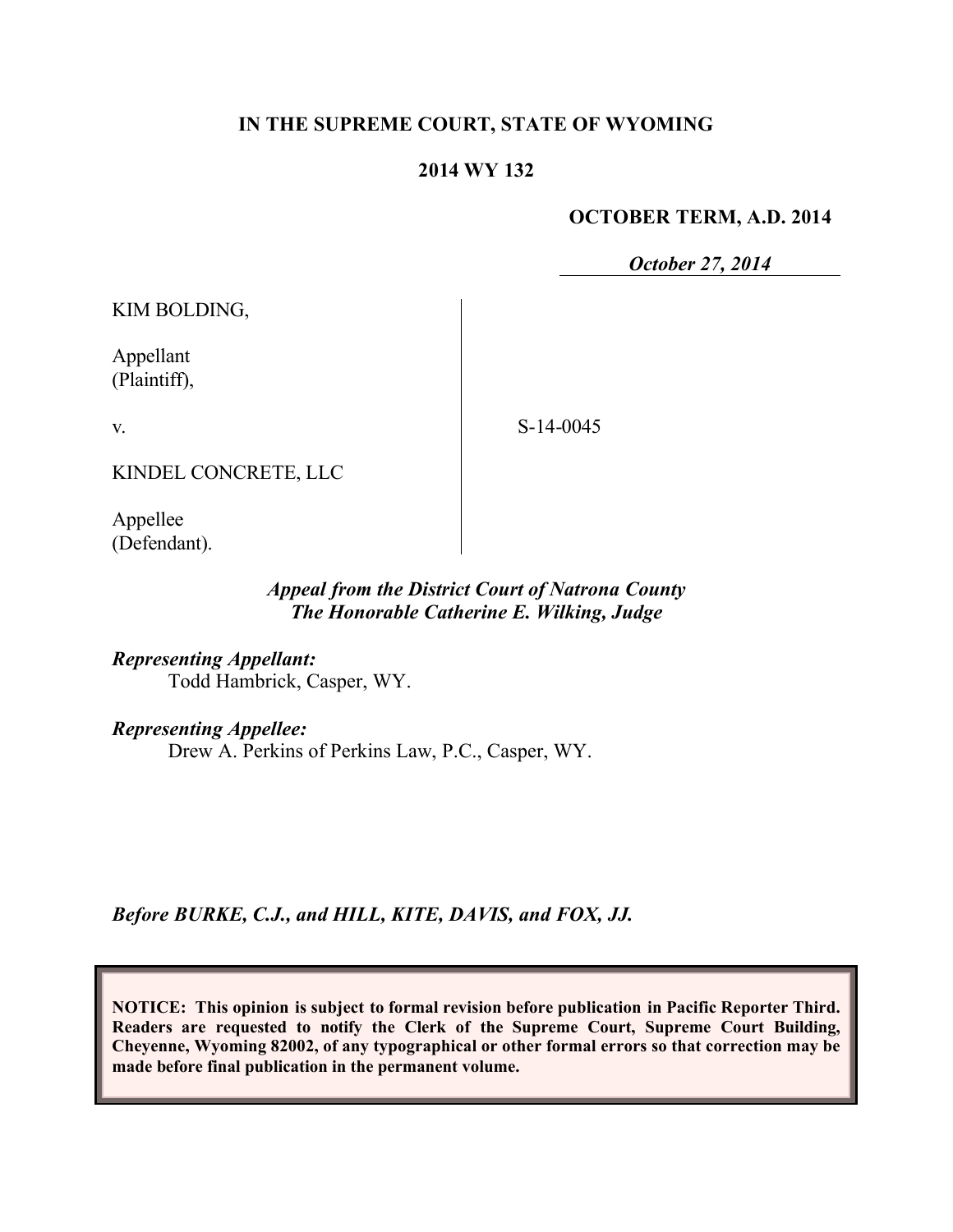### **HILL,** Justice.

[¶1] Ms. Kim Bolding challenges an order denying her request for a default judgment and claims the district court erred in failing to settle the record and in ruling that she did not prove her damages resulting from a car accident. We will affirm.

### **ISSUES**

[¶2] Ms. Bolding presents three issues on appeal:

- I. Did the lower court commit plain error in applying a "reasonable certainty" standard to Plaintiff's burden of proof on damages, as opposed to a "reasonable probability" standard?
- II. Did the lower court commit plain error by not settling the dispute between the parties on their Wyoming Rules of Appellate Procedure 3.03 submissions, ignoring both and leaving this Court with little incite [sic] as to the evidence that was actually presented at the Default Hearing in this matter?
- III. Given the evidence presented at the Default Hearing in this matter, did the lower court abuse its discretion when it found that the Plaintiff had not met her burden of proof and had failed to "demonstrate to the Court" that her damages were caused by Appellee's negligent entrustment?

# **FACTS**

[¶3] In December of 2009 a vehicle owned by Kindel Concrete, LLC, rear-ended Kim Bolding's vehicle. Tim Ouimette, a Kindel Concrete employee, was driving the vehicle that rear-ended Ms. Bolding. Two years later, in July of 2011, Ms. Bolding filed suit against Kindel and Ouimette stating claims for negligence and negligent entrustment. Ouimette timely answered Ms. Bolding's complaint and they later settled. However, Kindel Concrete failed to timely answer and default was entered against it.

[¶4] On July 22, 2013, a default judgment hearing occurred. It went unreported.<sup>1</sup> Both parties appeared and Ms. Bolding testified on her own behalf. She also entered five

<sup>1</sup> Because the hearing went unreported, Ms. Bolding filed a statement of the evidence pursuant to W.R.A.P. 3.03. Kindel Concrete responded with its own statement under that same rule. On February 7,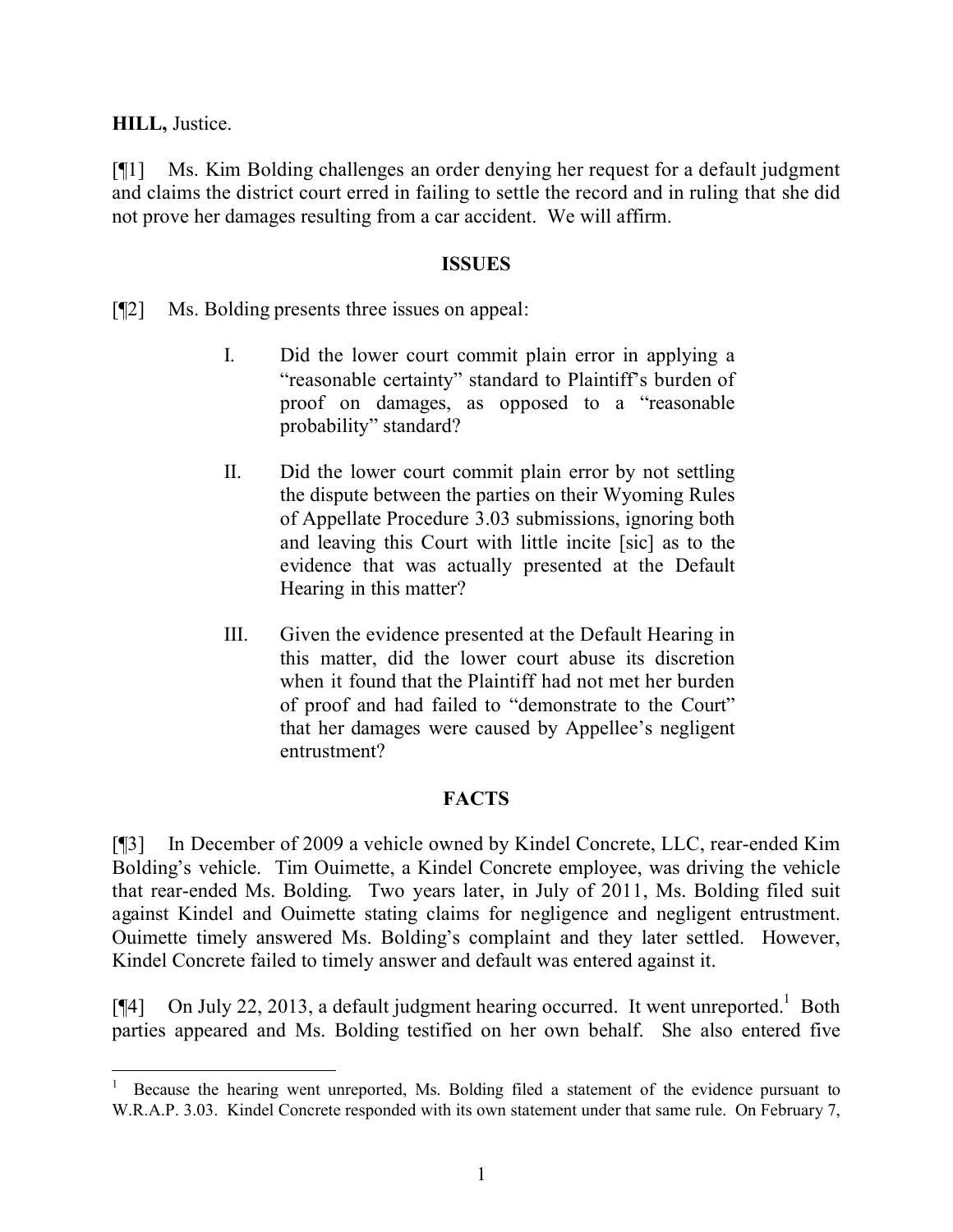exhibits including a deposition from her physical therapist. The court ruled against Ms. Bolding and concluded that she failed to prove causation and damages. Ms. Bolding filed a motion to reconsider and objected to the court's application of a "reasonable certainty" standard when the correct standard was "reasonable probability." The court denied Ms. Bolding's motion to reconsider and addressed the standard clarifying that the court "applied the preponderance of the evidence standard …, and unfortunately for the Plaintiff, she failed to meet her burden of proof under that standard."

[¶5] On November 13, 2013, the court entered its "Order Denying Judgment" and dismissed Ms. Bolding's lawsuit. This appeal was taken from that order.

## **DISCUSSION**

## *Reasonable Probability Standard*

[¶6] First, Ms. Bolding argues that the district court erred when it applied a "reasonable certainty" standard when it assessed Ms. Bolding's evidence of damages. Ms. Bolding submits that the reasonable certainty standard only applies in contract cases and that here, a reasonable *probability* standard was the correct standard to be applied. Kindel Concrete responds that the district court applied the correct standard and that the evidence supports its decision. Kindel Concrete points out that in its order denying reconsideration the district court clarified any confusion regarding the standard of proof. We agree with Kindel.

[¶7] In *Hashimoto v. Marathon Pipe Line Co*., 767 P.2d 158 (Wyo. 1989), this Court made absolutely clear the difference between the standards of "reasonable certainty" and "reasonable probability." The words "reasonable probability" should more precisely be the standard employed in civil personal injury jury instructions to avoid confusion. *Id.*at 165. In comparison, the phrase "reasonably certain" or "reasonable certainty" connotes freedom from doubt. "Since none of us can see into the future, it appears quite illogical to attach such a standard to proving future pain and suffering in a personal injury case." *Id.*  at 167. The *Hashimoto* court found that the jury was improperly instructed to apply the "reasonable certainty" standard of proof for determining damages instead of the more appropriate "reasonable probability" test. However, the Court concluded that the injury victim was not prejudiced by use of the stringent standard so the instruction did not constitute reversible error. We find the same to be true in this case.

<sup>2014,</sup> the court entered a "Statement of Proceedings Pursuant to W.R.A.P. 3.03." There, the court commented, "[Ms. Bolding's] proposed WRAP 3.03 statement and the attachments thereto do not accurately reflect the unreported hearing in this matter and improperly attempt to establish an evidentiary record that was not presented to the trial court." Thus, to "establish the record on appeal" the court relied on its decision letter and the order denying the motion to reconsider.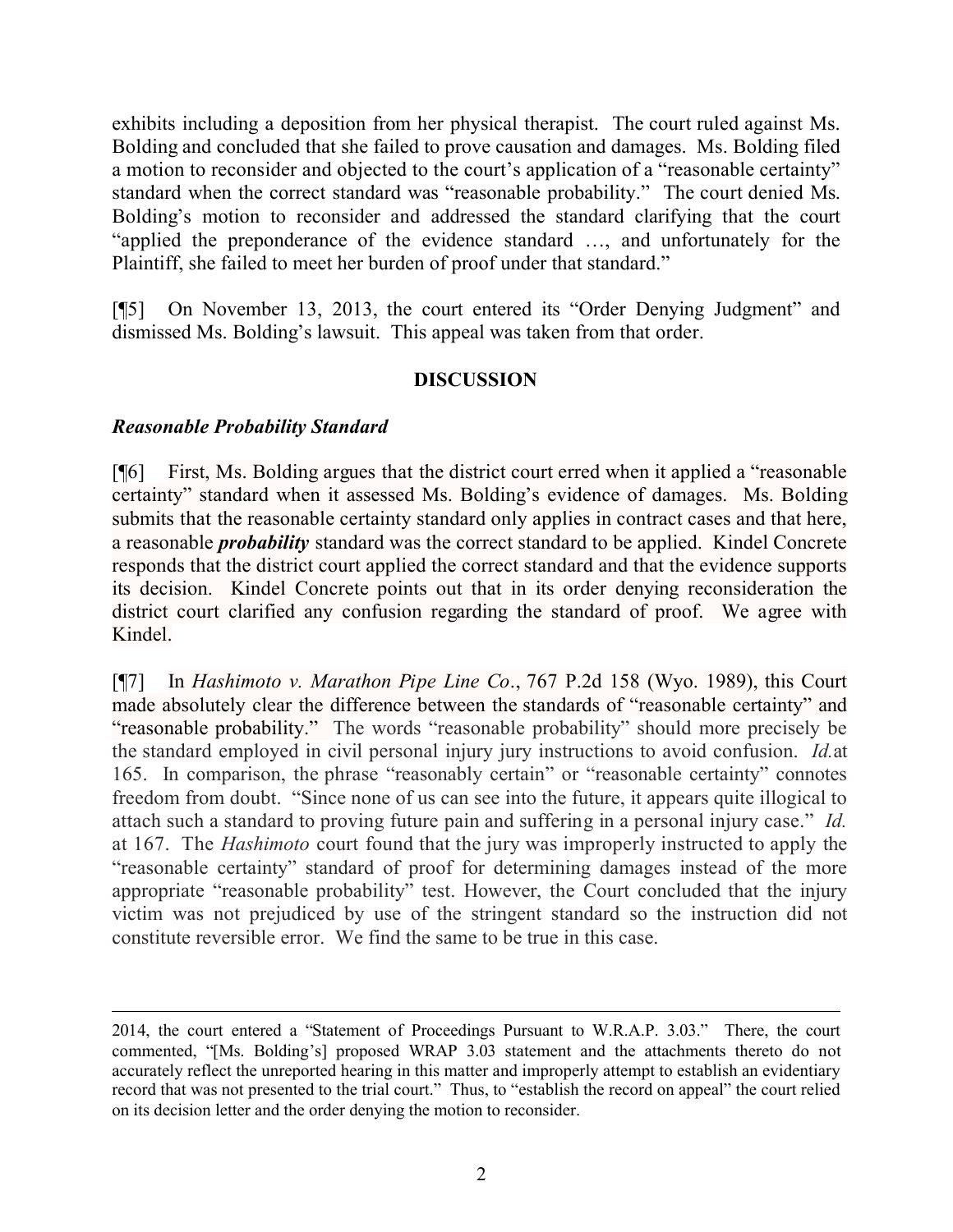[¶8] Here, Ms. Bolding filed a motion to reconsider and objected to the court's application of a "reasonable certainty" standard when the correct standard was "reasonable probability." The court denied Ms. Bolding's motion to reconsider and addressed the standard clarifying that the court "applied the preponderance of the evidence standard …, and unfortunately for the Plaintiff, she failed to meet her burden of proof under that standard."

[¶9] The court stated in greater context:

[Ms. Bolding] alleges that the court did not apply the preponderance of the evidence standard to her case and instead believes that the Court imposed a reasonable degree of certainty standard. This is apparently due to Plaintiff's reading of the Court's reference to the *Schlinger* case on pages 4 and 6 of the Decision Letter. To the extent Plaintiff has read far too much into that reference, the Court will clarify that the citation to that case was made to reinforce that the **Plaintiff has the burden of producing sufficient evidence to prove her damages and that the Court may not resort to speculation or conjecture in determining the proper amount to award.** [Emphasis in original.]

[¶10] It is well-settled that a party seeking damages for future medical expenses bears the burden of proving damages by a preponderance of the evidence. *Jennings v. C. M. & W. Drilling Co.*, 77 Wyo. 69, 73 (Wyo. 1957). The amount of damages needs to be proven only to such a degree that the finder of fact can make a reasonable estimate.

[¶11] Here, the court did not apply the higher "reasonable certainty" standard. In its order, it is clear that the court was making clear its assessment that Ms. Bolding's proof on damages was only speculative, and thus she did not meet the required standard. The court further stated:

> [Ms. Bolding] bore the burden of proof even though Kindel Concrete, LLC was in default. [Ms. Bolding] still had to produce sufficient evidence to support her request for damages and to establish the percentage of fault attributable to [Kindel]. Based on the Court's observations, at the start of the hearing, [Ms. Bolding's] counsel was unclear on how to proceed and asked the Court what its preference was with regard to the presentation of [Ms. Bolding's] position. The court advised it could not tell [Ms. Bolding's] counsel how to present his case, and he could proceed with whatever he would like the court to consider. It then appeared to the Court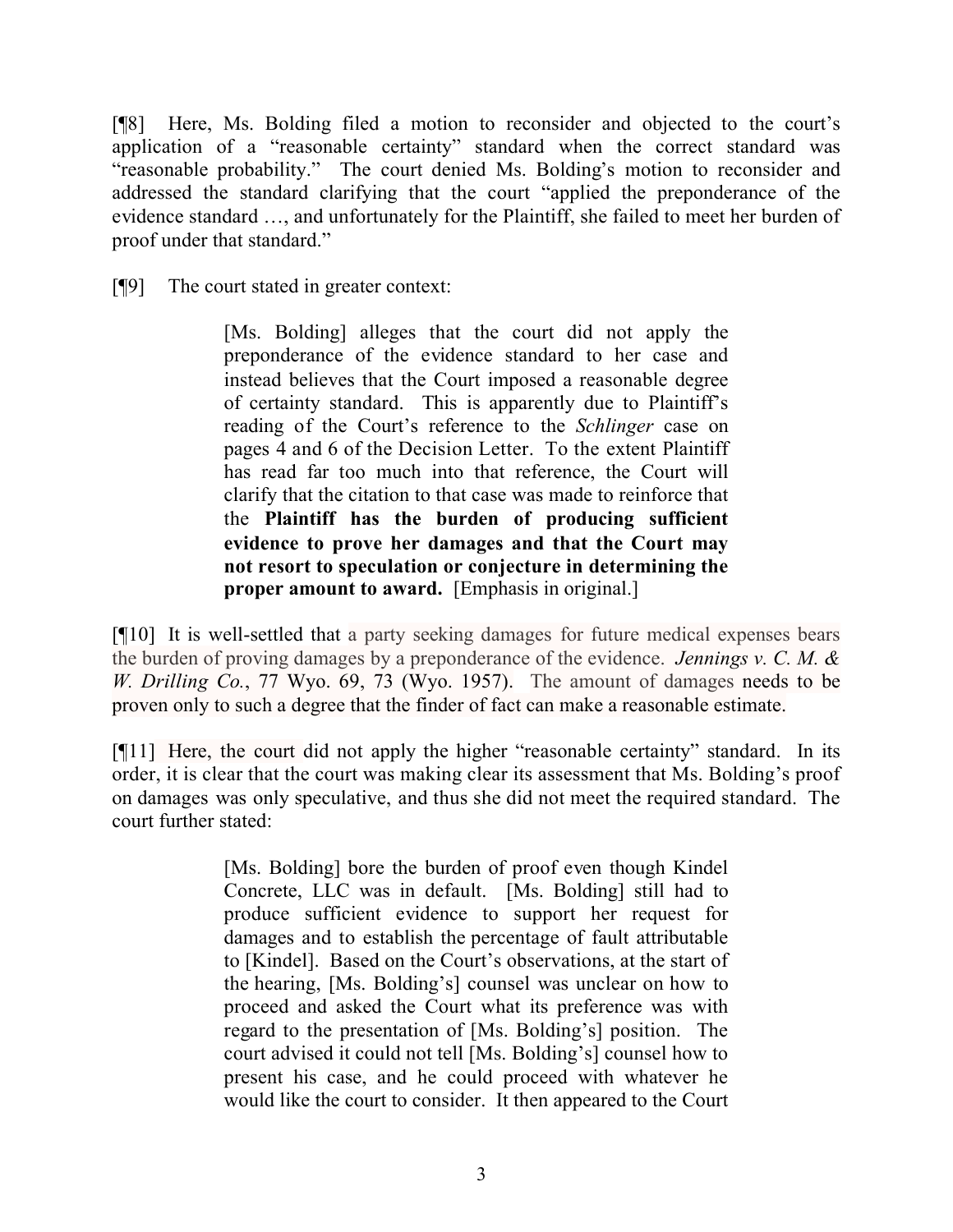that he intended to provide the Court with a stack of documents and then argue for the relief sought. Once counsel for [Kindel Concrete] objected to the summary entry of all [Ms. Bolding's] proffered documents and the objection was sustained, [Ms. Bolding's] counsel was visibly frustrated, but did call [Ms. Bolding] to the stand to elicit testimony and enter select exhibits from the aforementioned stack of documents.

The district court was correct when it concluded as it did - that Ms. Bolding failed to prove by a preponderance of the evidence that the future medical expenses she claimed were reasonably probable (not reasonably certain) to occur as the result of the accident.

## *W.R.A.P. 3.03*

[¶12] Ms. Bolding next argues that the district court erred by not settling the record pursuant to W.R.A.P. 3.03. Ms. Bolding comments that the rule required the court to settle any disputes in the parties' respective statements of evidence. Kindel Concrete asserts that the court did not abuse its discretion when it refused to reconcile or approve either party's statement of evidence. We conclude that based upon its lack of recollection, the court properly refused to settle the record.

[¶13] "It is within the district court's discretion whether to approve a statement pursuant to W.R.A.P. 3.03." *Jacobs v. Jacobs,* 895 P.2d 441, 444 (Wyo. 1995). "It is properly an appellant's burden to bring to us a complete record on which to base a decision." *Id.* at 443 (quoting *Scherling v. Kilgore*, 599 P.2d 1352, 1357 (Wyo. 1979)).

[¶14] W.R.A.P. 3.03 states:

If no report of the evidence or proceedings at a hearing or trial was made, or if a transcript is unavailable, appellant may prepare a statement of the evidence or proceedings from the best available means including appellant's recollection. The statement shall be filed and served on appellee within 35 days of the filing of the notice of appeal. Appellee may file and serve objections or propose amendments within 15 days after service. The trial court shall, within 10 days, enter its order settling and approving the statement of evidence, which shall be included by the clerk of the trial court in the record on appeal.

[¶15] As to the purpose of the rule, we stated in *Northwest Bldg. Co.*, *LLC v. Northwest Distrib. Co.*, 2012 WY 113, ¶ 31, 285 P.3d 239, 247 (Wyo. 2012) as follows: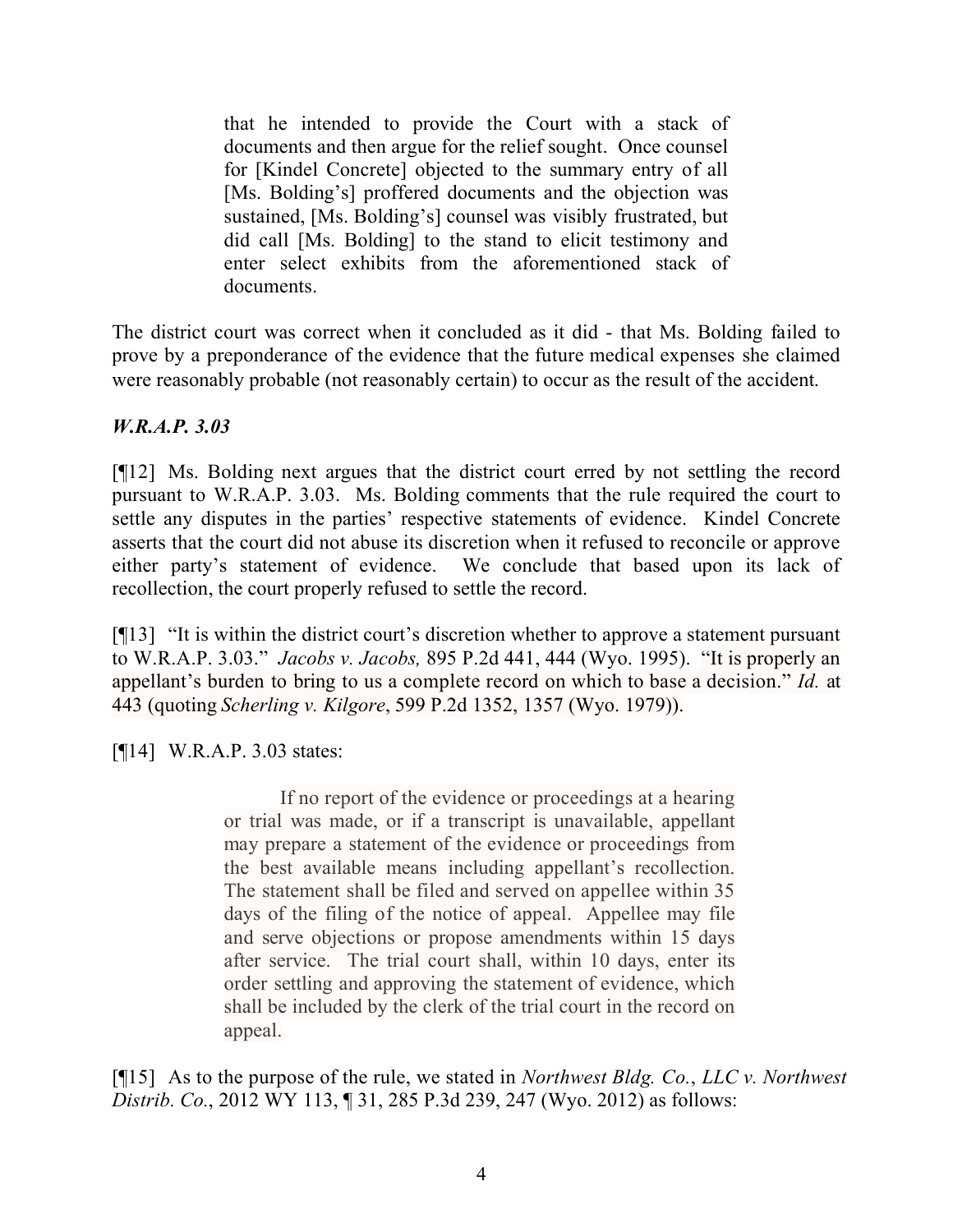The purpose of the W.R.A.P. 3.03 procedure is to provide an *accurate* record of the evidence presented in the district court. *White v. Table Mountain Ranches Owners Assoc., Inc*., 2006 WY 2, ¶ 8, 125 P.3d 1019, 1021 (Wyo. 2006). To that end, Rule 3.03 sets out a process whereby the appellant submits a statement of the evidence, the opposing party objects or proposes amendments, and the district court settles and approves the statement. In *TOC v. TND*, 2002 WY 76, ¶ 3, n.1, 46 P.3d 863, 867, n.1 (Wyo. 2002), we stated "W.R.A.P. 3.03 clearly requires trial court approval of a statement before it can properly be considered settled and become part of the record." [Emphasis in original.]

[¶16] In *Northwest Bldg.*, after the appellant filed its first notice of appeal, it presented a statement of the evidence to the district court pursuant to W.R.A.P. 3.03 because various hearings had not been reported. Appellee objected to the appellant's statement as including information and arguments not discussed at the hearings. After entering judgment on the parties' damages stipulation, the district court informed appellant that it had ten days to file a supplement to its statement of the evidence and/or request a hearing. No additional information was submitted, and the district court entered an order striking contractor's statement of the evidence, stating:

> 3. [Contractor's] Statement of the Evidence o[r] Proceedings filed on June 27, 2011 does not accurately reflect the unreported hearings in this matter and improperly attempts to establish an evidentiary record that was not presented to the trial court.

> 4. The Court's orders accurately reflect the status of the proceedings and record in this matter.

*Id.*, 129, 285 P.3d at 246. This Court stated:

The district court determined that Contractor's statement of the evidence did not accurately reflect the unreported hearings. Its orders which were already part of the record recounted the status of the proceedings. The determination that Contractor's statement of the evidence was not accurate fell within the district court's discretion and Contractor has not demonstrated the court abused its discretion by refusing to accept a statement that it found did not accurately reflect the evidence produced. We have said that the district court's refusal to settle the record "'insofar as [it] did not remember the matters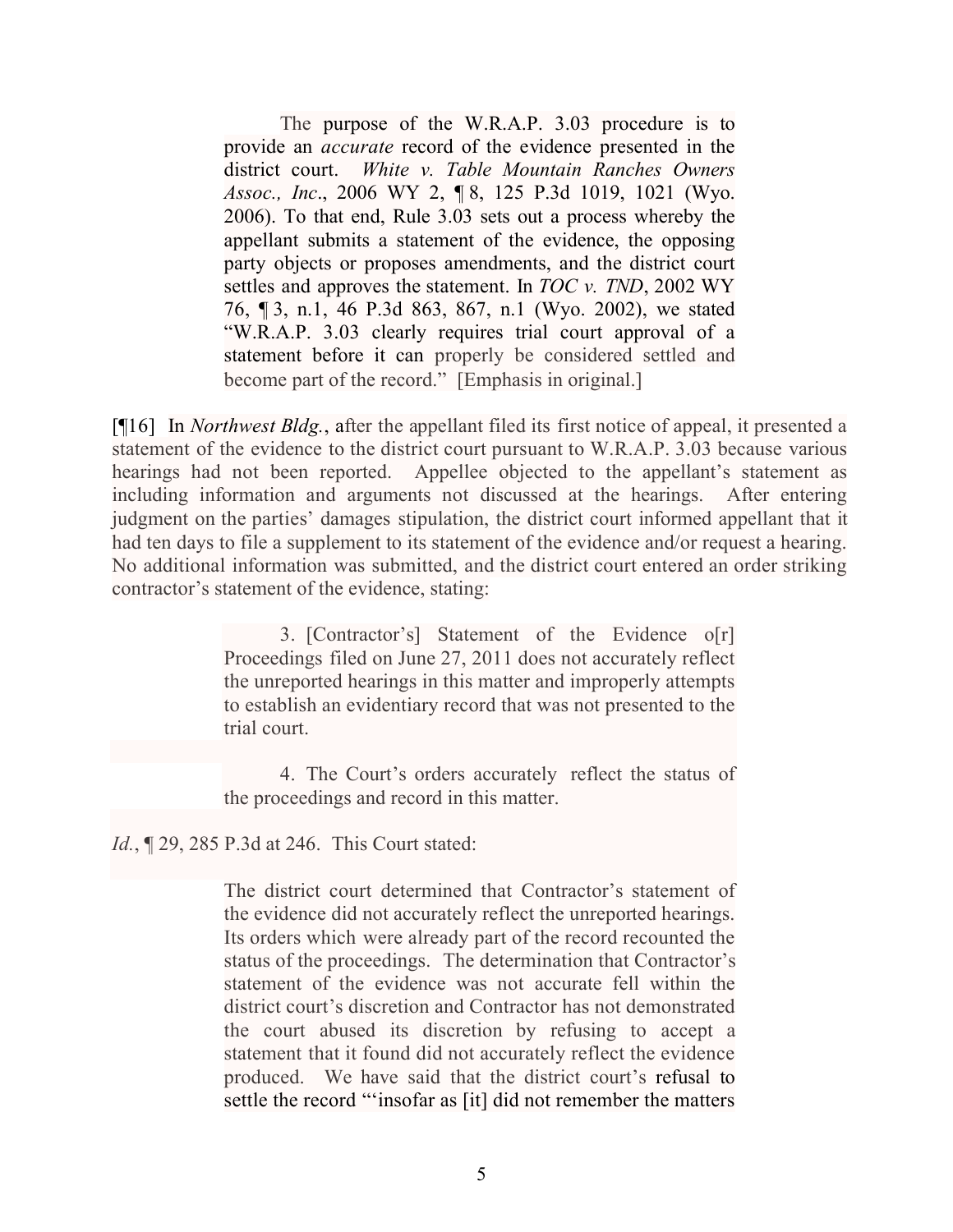suggested . . . is conclusive.'" *Jacobs*, 895 P.2d at 444, quoting *Feaster v. Feaster*, 721 P.2d 1095, 1097 (Wyo. 1986).

*Id.*, ¶ 32, 285 P.3d at 247.

[¶17] We begin our analysis in the instant case by reviewing the facts. Because the default hearing went unreported, Ms. Bolding submitted a statement of proceedings as required under W.R.A.P. 3.03. Kindel Concrete timely filed its objections and offered amendments in the form of a restatement of the proceedings. On February 7, 2014, the district court filed its *Statement of Proceedings Pursuant to W.R.A.P. 3.03.* There, the court found that Ms. Bolding's proposed statement did "not accurately reflect the evidence presented at the unreported hearing" and that the statement proposed evidence that was not presented at the hearing. As to the attachments to Ms. Bolding's statement, the court ruled that they were an "attempt to establish an evidentiary record that was not presented to the trial court." Regarding Kindel Concrete's objections and amendments, the court stated:

> [Ms. Bolding] submitted two attachments to her WRAP 3.03 statement, notes of a legal assistant and an outline of Plaintiff's counsel. The attachments were not received as evidence in this case, and do not accurately reflect what occurred at the hearing on July 22, 2013.

[¶18] "If a court states that it cannot recall the true facts from a proceeding, then the statement has not, and cannot, be approved or settled." *Feaster v. Feaster*, 721 P.2d 1095, 1097 (Wyo. 1986). In *Maynard v. Maynard*, 585 P.2d 1201, 1202 (Wyo. 1978), we stated:

> Because the trial court did not approve or settle this portion of the statement as it refers to the evidence question, it is therefore no part of the record, and cannot be accepted as such. It was not error for the judge to fail to settle the record insofar as he did not remember the matters suggested, and the judge's statement that he has no such recollection is conclusive. [Citations omitted.]

There was no abuse of discretion by the district court when it refused to accept Ms. Bolding's statement of proceedings or settle any disputes to determine inaccuracies in each of the parties' statements.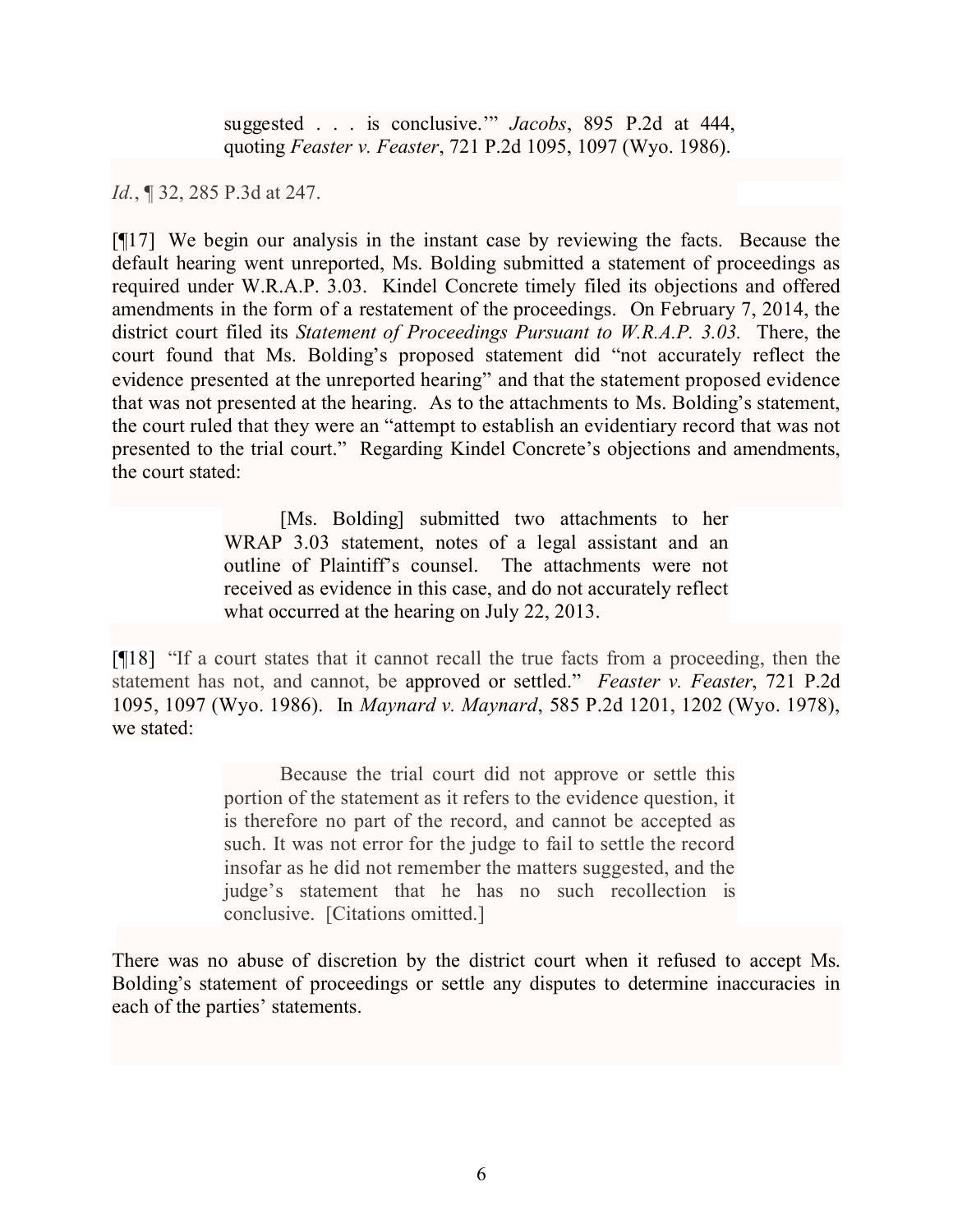### *Damages*

[¶19] Ms. Bolding's last argument on appeal is that the district court abused its discretion when it found that given the evidence in this case she had not met her burden to prove that her damages were caused by Kindel Concrete's negligent entrustment. Ms. Bolding argues that damages must be proven by a preponderance of the evidence. Ms. Bolding complains that the district court's decision letter and order denying reconsideration provide little more than vague references to the evidence presented. Kindel, on the other hand, faults Ms. Bolding for citing evidence that does not appear in the record.

> Generally, a plaintiff in a negligence action must establish four elements of a cause of action: duty, breach, proximate cause, and damages. *Daily v. Bone*, 906 P.2d 1039, 1043 (Wyo. 1995); *Hamilton v. Natrona County Educ. Ass'n,* 901 P.2d 381, 384 (Wyo. 1995); *Jack v. Enterprise Rent-A-Car Co. of Los Angeles,* 899 P.2d 891, 894 (Wyo. 1995). In a case involving unliquidated damages, where default has been entered, the defendant may no longer contest liability, but may contest the issue of damages. *Vanasse v. Ramsay*, 847 P.2d 993, 996-997 (Wyo. 1993); *Spitzer v. Spitzer*, 777 P.2d 587, 592 (Wyo. 1989).

*Schaub v. Wilson*, 969 P.2d 552, 556 (Wyo. 1998). As we stated in *Spitzer v. Spitzer*, 777 P.2d 587, 592 (Wyo. 1989):

> The distinction between an entry of default and a default judgment must here be recognized. *Mora,* 611 P.2d at 849. *See generally* 10 C. Wright, A. Miller & M. Kane, *supra* at §§ 2682 and 2683, and W.R.C.P. 55(a) and (b). Entry of default is normally a clerical act which may be performed by the clerk of court, and it does not constitute a judgment. The entry of default generally forecloses the party found to be in default from making any further defense or assertion with respect to liability or an asserted claim. *Zweifel v. State ex rel. Brimmer,* 517 P.2d 493 (Wyo. 1974); 10 C. Wright, A. Miller & M. Kane, *supra* at § 2688. Although the entry of default generally establishes the fact of liability according to the complaint, it does not establish either the amount or the degree of relief. *Adel v. Parkhurst,* 681 P.2d 886, 890 (Wyo. 1984); 6 J. Moore, W. Taggart & J. Wicker, *Moore's Federal Practice ¶* 55.03[2] (2d ed. 1988).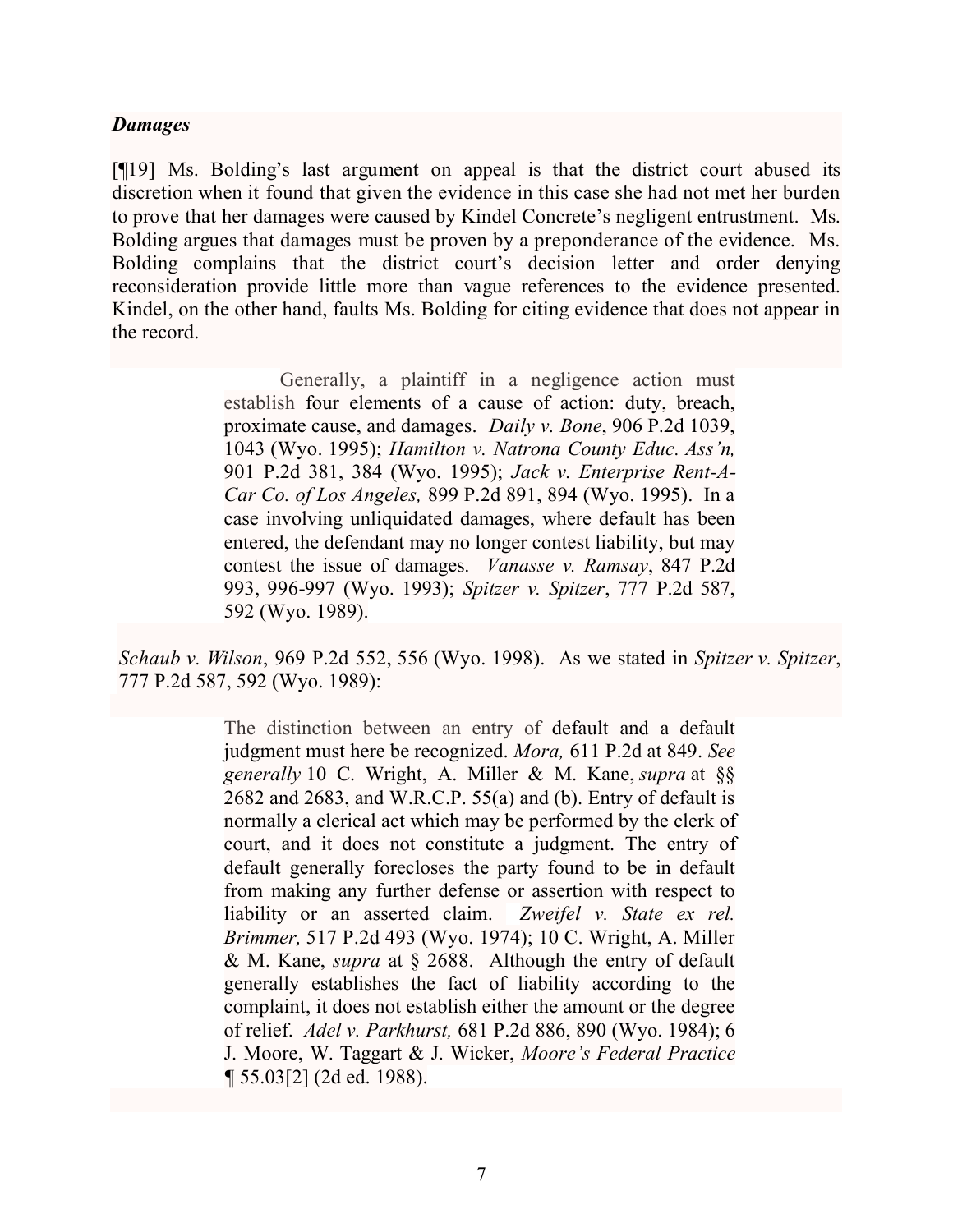We elaborated in *Spitzer*:

The default judgment, on the other hand, in addition to the fact of liability, defines the amount of liability or the nature of the relief. This is generally done separately from the entry of default. Only in those situations where the damages sought are liquidated and claimed in the complaint may the court grant relief without further proceedings. This principle is encompassed in W.R.C.P. 54(c), which provides in part that "[a] judgment by default shall not be different in kind from or exceed in amount that prayed for in the demand for judgment." In certain circumstances, a claimed liquidated sum can be awarded by the clerk of court. W.R.C.P. 55(b)(1). Where the damages or relief claimed are unliquidated or not specified with certainty in the complaint, further proceedings are indicated. W.R.C.P. 55(b)(2) provides for entry of default judgment by the court. It reads, in relevant part:

If, in order to enable the court to enter judgment or to carry it into effect, it is necessary to take an account or to determine the amount of damages or to establish the truth of any averment by evidence or to make an investigation of any other matter, the court may conduct such hearings or order such references as it deems necessary and proper, and shall accord a right of trial by jury to the parties when and as required by any statute.

In *Farrell,* 713 P.2d at 1179, we noted, with respect to the permissive nature of the above rule, that

> "Rule 55 does not require that testimony be presented as a prerequisite to the entry of a default judgment. However, when it seems advantageous, a court may conduct a hearing to determine whether to enter a judgment by default." 10 Wright, Miller & Kane, Federal Practice and Procedure: Civil 2d § 2688 (1983).

\* \* \* The determination of whether a hearing is necessary under Rule 55(b)(2) is also within the sound discretion of the trial court.

The scope of discretion afforded the trial court under the rule, however, does not extend to the entry of a default judgment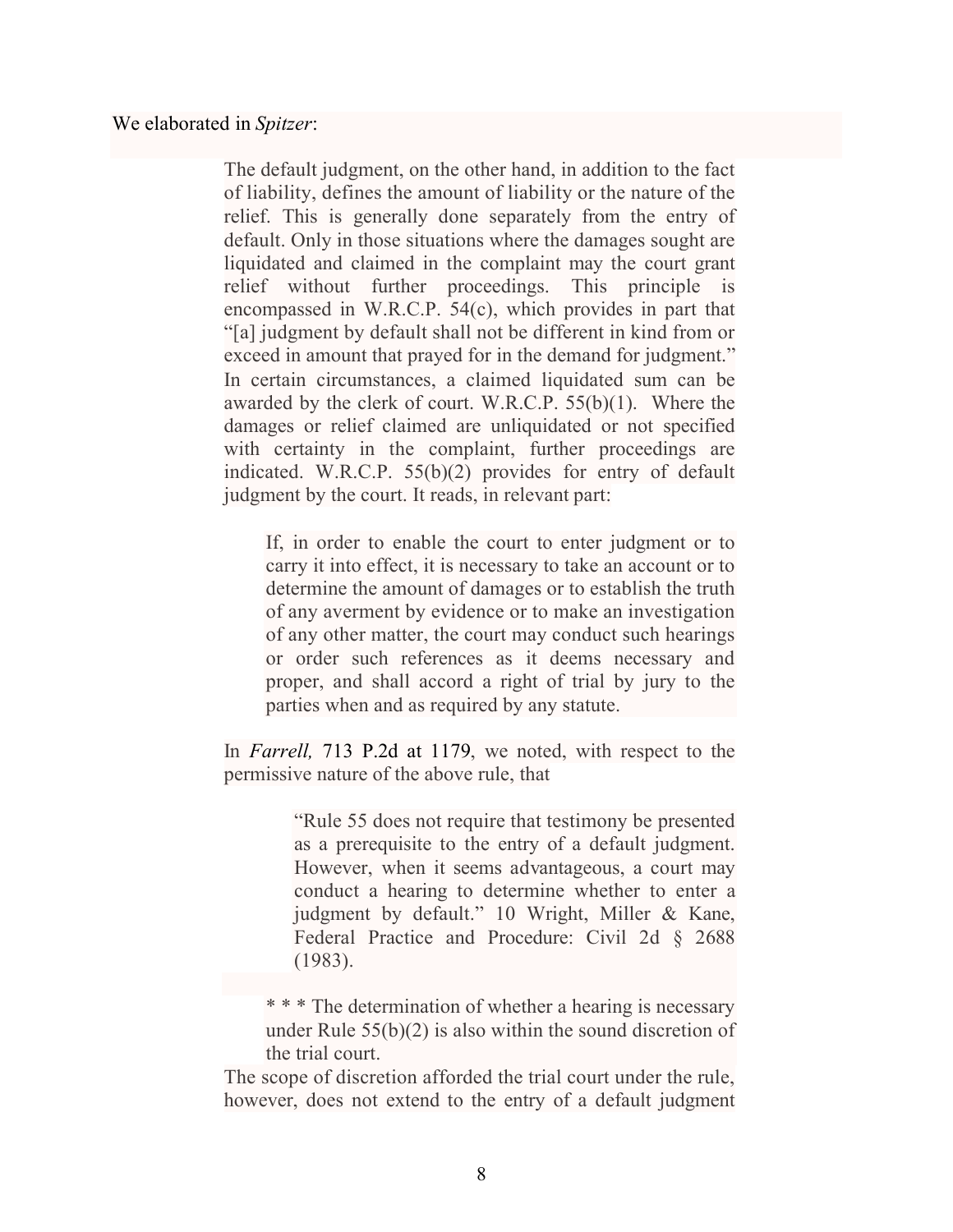where the damages are not liquidated or articulated with certainty. In *Adel,* 681 P.2d at 892, we said:

The burden, however, is upon those seeking more than mere nominal damages to prove their damages. The requirement of Rule 55(b)(2), W.R.C.P., of a hearing with respect to damages which are not liquidated is consistent with the rule of those cases. The default permitted by a defendant does not concede the amount demanded for unliquidated damages.

*Spitzer*, 777 P.2d 587 at 592-93.

[¶20] Indeed, the burden of proof here is on Ms. Bolding to establish that the damages she seeks were caused by the negligence of Kindel Concrete. Ms. Bolding presented five exhibits during the default hearing. She also testified during the hearing on direct examination and cross-examination. Ms. Bolding's testimony included details regarding the accident and her physical injuries. Ms. Bolding requested \$338,968.73 in damages with 50% of the fault apportioned to Kindel Concrete. According to the decision letter, Kindel Concrete argued in opposition of that request and argued that Ms. Bolding had not met her burden. The district court agreed and found as follows:

> [Ms. Bolding] introduced almost no evidence of the alleged comparative fault of [Kindel Concrete], relying almost exclusively on Exhibits 3 and 6. [Ms. Bolding] argued that [Kindel Concrete] knew or should have known about [Ouimette's] driving record and by negligently entrusting him with a company vehicle, [Kindel Concrete] was fifty percent (50%) liable for her injuries and subsequent damages. Unfortunately, this was merely argument and was not sufficiently supported by evidence at the hearing. Mr. Kindel was present at the hearing, and available as a witness but [Ms. Bolding] did not call him in an effort to establish comparative fault. [Ms. Bolding] failed to meet her burden of proof in this regard, and the Court will not speculate as to what percentage of fault may or may not be attributable to [Kindel Concrete].

> [Ms. Bolding] requested damages based on a weekly calculation for physical therapy, but she failed to present evidence that she required therapy once a week, and her own physical therapist said she should see him only once every two weeks. [Ms. Bolding] also failed to present any evidence that she needed physical therapy every week (or even every two